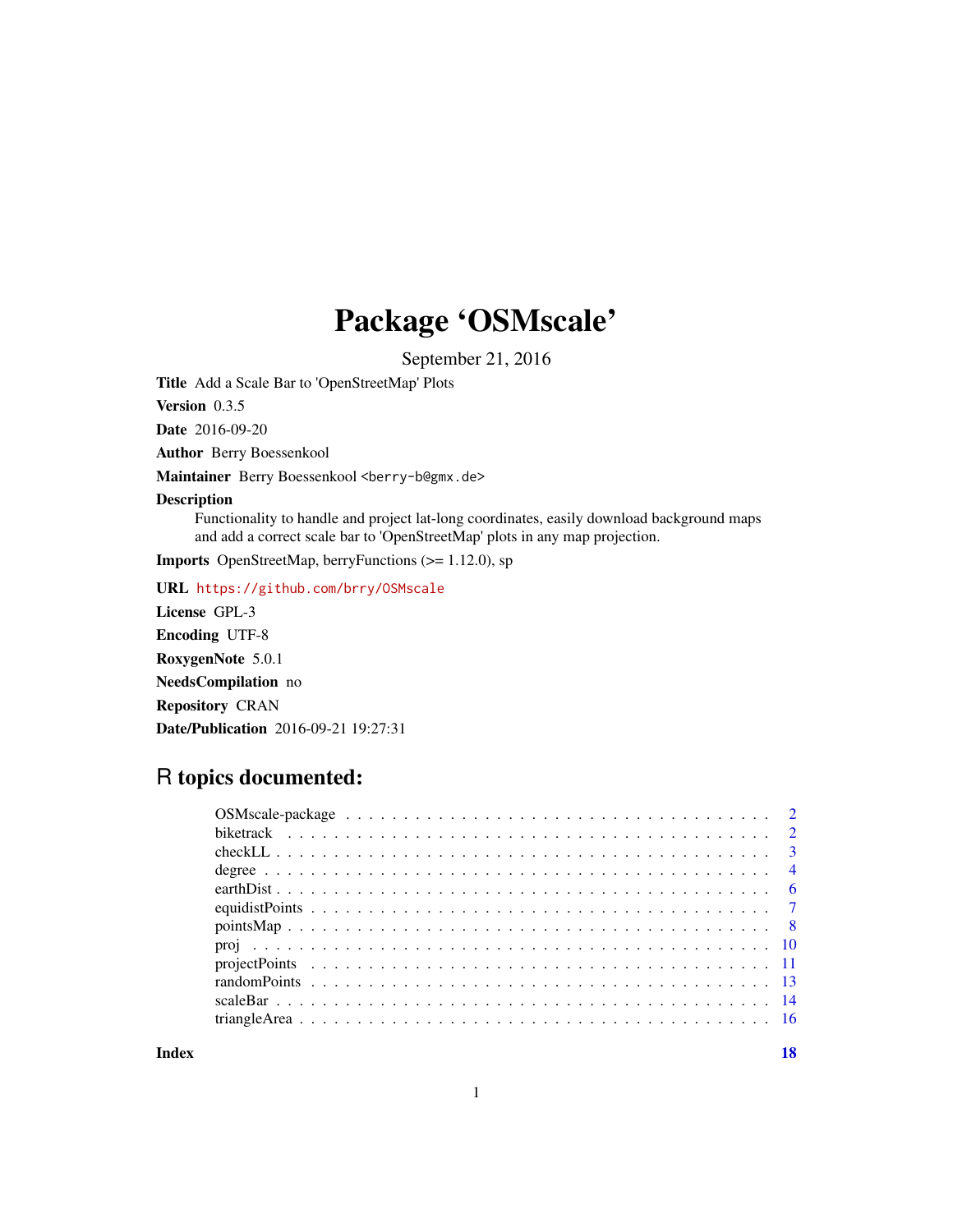<span id="page-1-0"></span>

## Description

Functionality to handle and project lat-long coordinates, easily download background maps and add a correct scale bar to 'OpenStreetMap' plots in any map projection. There are some other spatially related miscellaneous functions as well.

#### Note

Get the most recent code updates at <https://github.com/brry/OSMscale>

#### Author(s)

Berry Boessenkool, <berry-b@gmx.de>, June 2016

## See Also

[scaleBar](#page-13-1), [pointsMap](#page-7-1), [projectPoints](#page-10-1)

#### Examples

```
d <- read.table(sep=",", header=TRUE, text=
"lat, long
55.685143, 12.580008
52.514464, 13.350137
50.106452, 14.419989
48.847003, 2.337213
51.505364, -0.164752")
# zoom set to 3 to speed up tests. automatic zoom determination is better.
map <- pointsMap(lat, long, data=d, type="maptoolkit-topo",
                 utm=TRUE, scale=FALSE, zoom=3, pch=16, col=2)
scaleBar(map, abslen=500, y=0.8, cex=0.8)
lines(projectPoints(d$lat, d$long), col="blue", lwd=2)
```
biketrack *GPS recorded bike track*

## Description

My daily bike route, recorded with the app OSMtracker on my Samsung Galaxy S5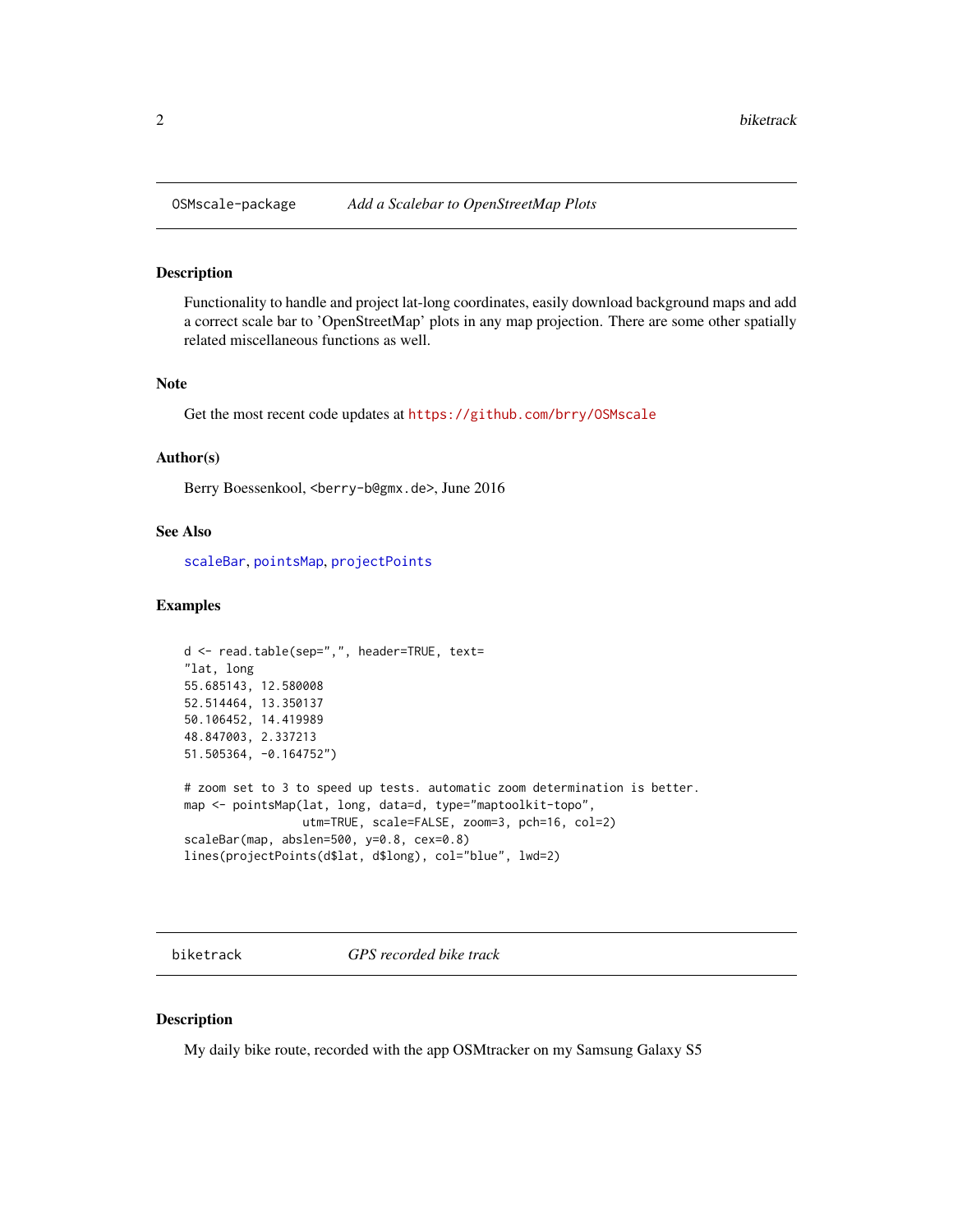#### <span id="page-2-0"></span>checkLL 3

## Format

'data.frame': 254 obs. of 4 variables: \$ lon : num 13 13 13 13 13 ... \$ lat : num 52.4 52.4 52.4 52.4 52.4 ... \$ time: POSIXct, format: "2016-05-18 07:53:22" "2016-05-18 07:53:23" ... \$ ele : num 66 66 66 67 67 67 68 69 69 69 ....

#### Source

GPS track export from OSMtracker App

## Examples

```
data(biketrack)
plot(biketrack[,1:2])
# see equidistPoints
```
#### <span id="page-2-1"></span>checkLL *lat-long coordinate check*

## Description

check lat-long coordinates for plausibility

## Usage

```
checkLL(lat, long, data, fun = stop, trace = TRUE, ...)
```
## Arguments

| lat, long | Latitude (North/South) and longitude (East/West) coordinates in decimal de-<br>grees                                                                                                     |
|-----------|------------------------------------------------------------------------------------------------------------------------------------------------------------------------------------------|
| data      | Optional: data.frame with the columns lat and long                                                                                                                                       |
| fun       | One of the functions stop, warning, or message. DEFAULT: stop                                                                                                                            |
| trace     | Logical: Add function call stack to the message? DEFAULT: TRUE WARN-<br>ING: in do.call settings with large objects (like map in scaleBar), tracing may<br>take a lot of computing time. |
| .         | Further arguments passed to fun                                                                                                                                                          |

## Value

Invisible T/F vector showing which of the coordinates is violated in the order: minlat, maxlat, minlong, maxlong. Only returned if check is passed or fun != stop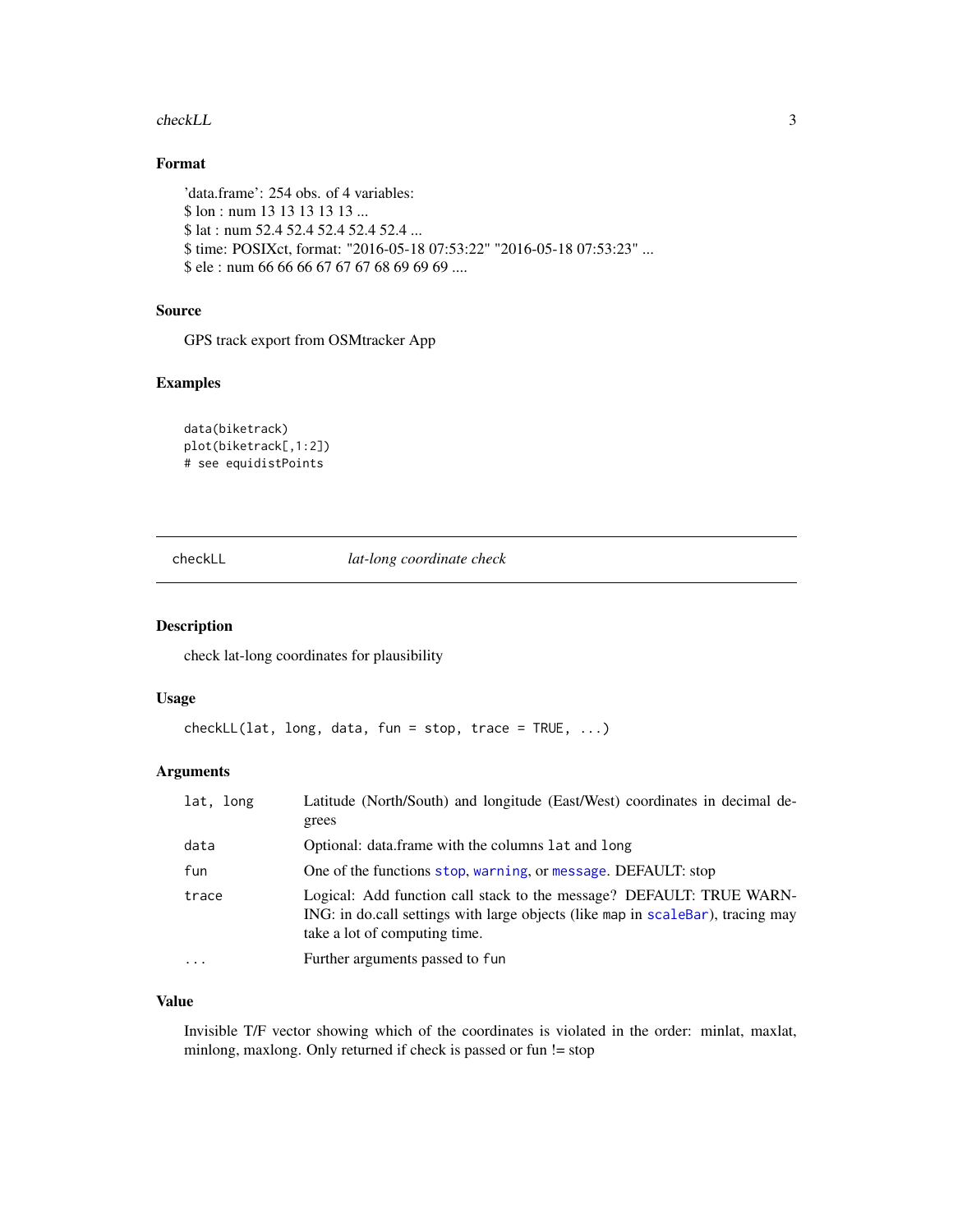<span id="page-3-0"></span>degree to the control of the control of the control of the control of the control of the control of the control of the control of the control of the control of the control of the control of the control of the control of th

#### Author(s)

Berry Boessenkool, <berry-b@gmx.de>, Aug 2016

## See Also

[pointsMap](#page-7-1), [putm](#page-9-1), berryFunctions:[:checkFile](#page-0-0)

## Examples

```
checkLL(lat=52, long=130)
checkLL(130, 52, fun=message)
checkLL(85:95, 0, fun=message)
d \leftarrow data . frame(x=0, y=0)checkLL(y,x, d)
## Not run:
checkLL(85:95, 0, fun="message")
checkLL(170,35) # throws an informative error
checkLL(85:95, 0, trace=FALSE)
## End(Not run)
mustfail <- function(expr) stopifnot(berryFunctions::is.error(expr))
mustfail( checkLL(100) )
mustfail( checkLL(100, 200) )
mustfail( checkLL(-100, 200) )
mustfail( checkLL(90.000001, 0) )
```
<span id="page-3-1"></span>degree *decimal degree coordinate conversion*

#### Description

Convert latitude-longitude coordinates between decimal representation and degree-minute-second notation

#### Usage

```
degree(lat, long, data, todms = !is.character(lat), digits = 1,
 drop = FALSE)
```

| lat, long | Latitude (North/South) and longitude (East/West) coordinates in decimal de- |
|-----------|-----------------------------------------------------------------------------|
|           | grees                                                                       |
| data      | Optional: data.frame with the columns lat and long                          |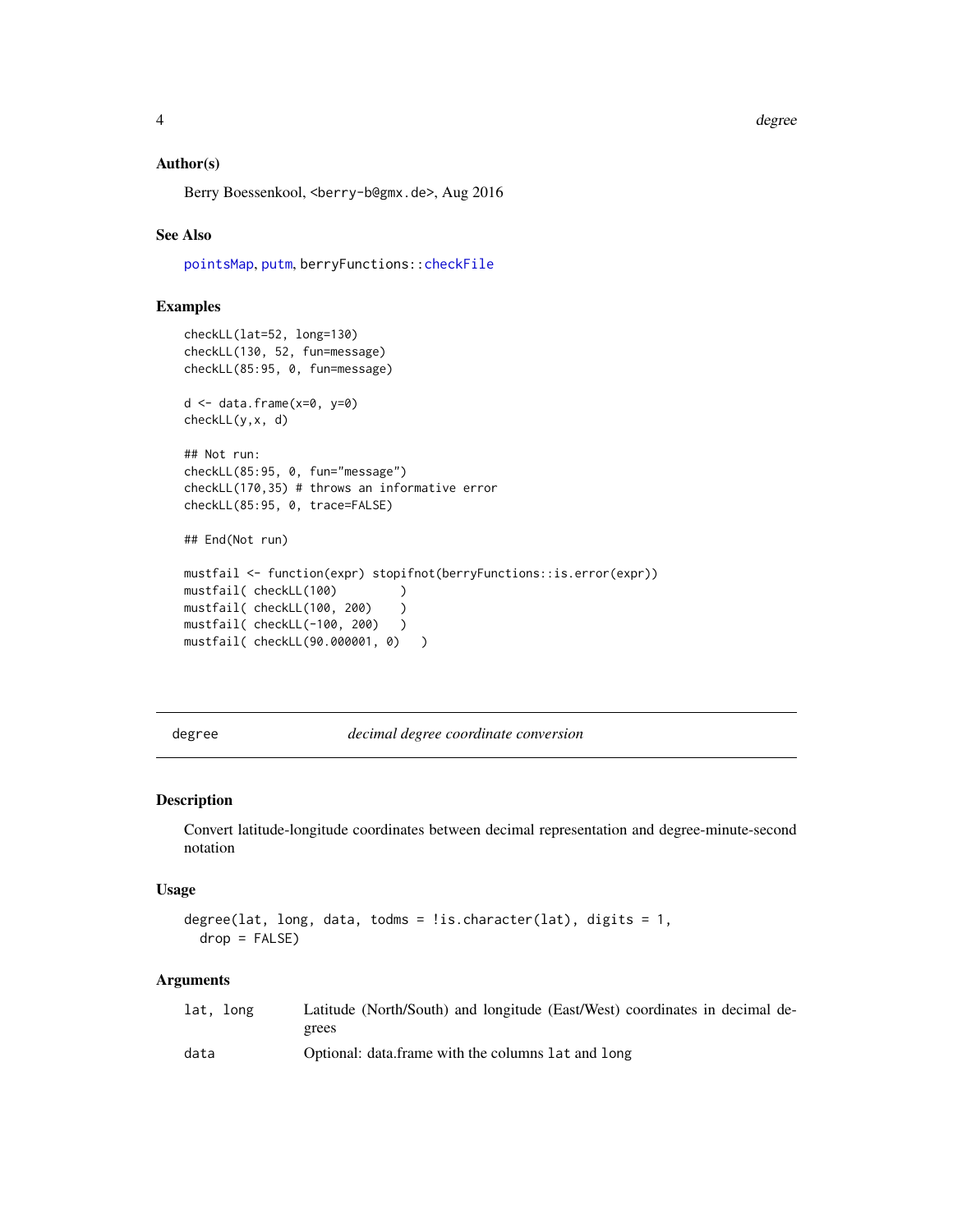#### <span id="page-4-0"></span>degree 55 and 55 and 55 and 55 and 55 and 55 and 55 and 55 and 55 and 55 and 55 and 55 and 55 and 55 and 55 and 55 and 55 and 55 and 55 and 55 and 55 and 55 and 55 and 55 and 55 and 55 and 55 and 55 and 55 and 55 and 55 an

| todms  | Logical specifying direction of conversion. If FALSE, converts to decimal de-<br>gree notation, splitting coordinates at the symbols for degree, minute and second |
|--------|--------------------------------------------------------------------------------------------------------------------------------------------------------------------|
|        | $(NO00B0, ', '')$ . DEFAULT: !is.character(lat)                                                                                                                    |
| digits | Number of digits the seconds are rounded to. DEFAULT: 1                                                                                                            |
| drop   | Drop to lowest dimension? DEFAULT: FALSE                                                                                                                           |

#### Value

data.frame with x and y as character strings or numerical values, depending on conversion direction

## Author(s)

Berry Boessenkool, <berry-b@gmx.de>, Aug 2016

#### See Also

[earthDist](#page-5-1), [projectPoints](#page-10-1) for geographical reprojection, sp:[:char2dms](#page-0-0)

```
# DECIMAL to DMS notation: --------------------------------------------------
degree(52.366360, 13.024181)
degree(c(52.366360, -32.599203), c(13.024181,-55.809601))
degree(52.366360, 13.024181, drop=TRUE) # vector
degree(47.001, -13.325731, digits=5)
# Use table with values instead of single vectors:
d <- read.table(header=TRUE, sep=",", text="
lat, long
52.366360, 13.024181
-32.599203, -55.809601")
degree(lat, long, data=d)
# DMS to DECIMAL notation: --------------------------------------------------
# You can use the degree symbol and escaped quotation mark (\") as well.
degree("52'21'58.9'N", "13'1'27.1'E")
print(degree("52'21'58.9'N", "13'1'27.1'E"), digits=15)
d2 <- read.table(header=TRUE, stringsAsFactors=FALSE, text="
lat long
52'21'58.9'N 13'01'27.1'E
32'35'57.1'S 55'48'34.6'W") # columns cannot be comma-separated!
degree(lat, long, data=d2)
# Rounding error checks: ----------------------------------------------------
oo <- options(digits=15)
d
degree(lat, long, data=degree(lat, long, d))
degree(lat, long, data=degree(lat, long, d, digits=3))
options(oo)
stopifnot(all(degree(lat,long,data=degree(lat,long,d, digits=3))==d))
```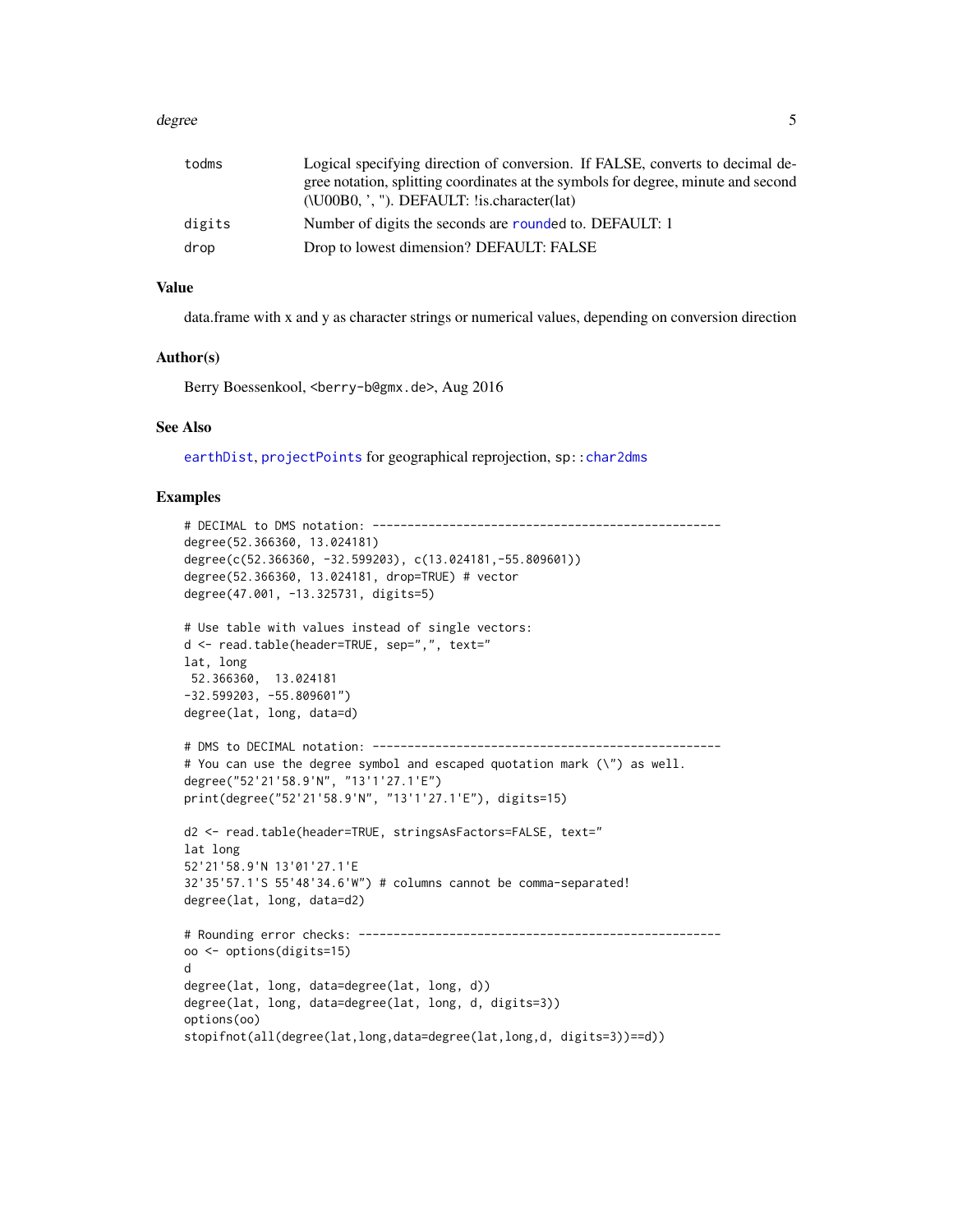#### Description

Great-circle distance between points at lat-long coordinates. (The shortest distance over the earth's surface). The distance of all the entries relative to the first one is computed.

#### Usage

earthDist(lat, long, data,  $r = 6371$ , trace = TRUE)

#### Arguments

| lat, long | Latitude (North/South) and longitude (East/West) coordinates in decimal de-                                                                      |
|-----------|--------------------------------------------------------------------------------------------------------------------------------------------------|
|           | grees                                                                                                                                            |
| data      | Optional: data.frame with the columns lat and long                                                                                               |
|           | radius of the earth. Could be given in miles. DEFAULT: 6371 (km)                                                                                 |
| trace     | Logical: trace the coordinate check with checkLL? Should be set to FALSE in a<br>do.call setting to avoid overhead computing time. DEFAULT: TRUE |

#### Value

Vector with distance(s) in km

#### Author(s)

Berry Boessenkool, <br/>berry-b@gmx.de>, Aug 2016. Angle formula from Diercke Weltatlas 1996, Page 245

## See Also

[degree](#page-3-1) for pre-formatting, <http://www.movable-type.co.uk/scripts/latlong.html>

```
d <- read.table(header=TRUE, sep=",", text="
lat, long
52.514687, 13.350012 # Berlin
35.685024, 139.753365 # Tokio
51.503162, -0.131082") # London
earthDist(lat, long, d) # 8922 and 928 km
map <- pointsMap(lat, long, d, zoom=2, abslen=5000, y=0.7)
scaleBar(map, y=0.5, abslen=5000) # in mercator projections, scale bars are not
scaleBar(map, y=0.3, abslen=5000) # transferable to other latitudes
# slightly different with other formulas:
# geosphere::distHaversine(as.matrix(d[1,2:1]), as.matrix(d[2,2:1])) / 1000
```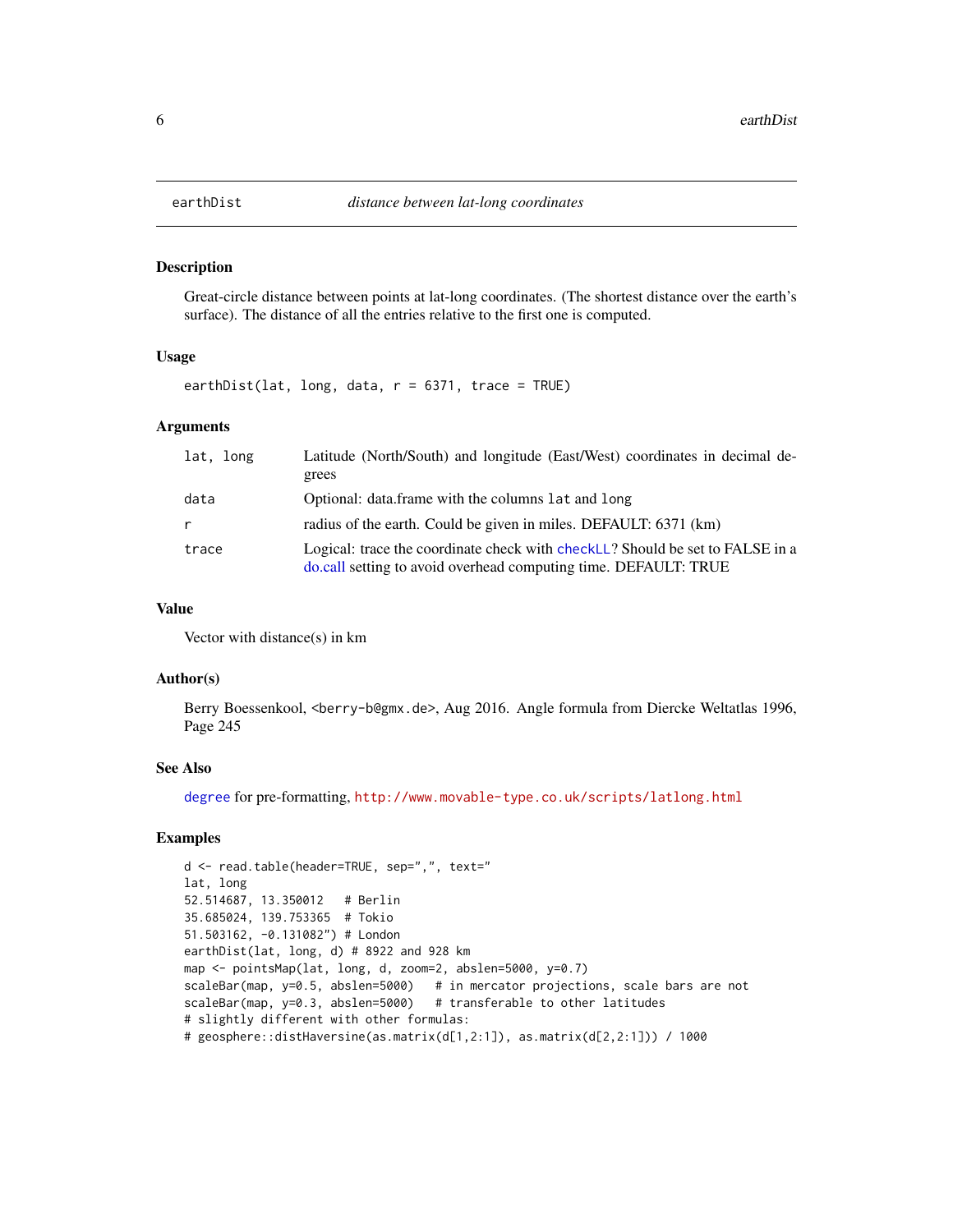## <span id="page-6-0"></span>equidistPoints 7

```
# compare with UTM distance
set.seed(42)
d <- data.frame(lat=runif(100, 47,54), long=runif(100, 6, 15))
d2 <- projectPoints(d$lat, d$long)
d_utm <- berryFunctions::distance(d2$x[-1],d2$y[-1], d2$x[1],d2$y[1])/1000
d_earth <- earthDist(lat,long, d)
plot(d_utm, d_earth) # distances in km
hist(d_utm-d_earth) # UTM distance slightly larger than earth distance
plot(d_earth, d_utm-d_earth) # correlates with distance
berryFunctions::colPoints(d2$x[-1], d2$y[-1], d_utm-d_earth, add=FALSE)
points(d2$x[1],d2$y[1], pch=3, cex=2, lwd=2)
```
equidistPoints *Evenly spaced points along path*

## Description

Compute waypoints with equal distance to each other along a (curved) path or track given by coordinates

#### Usage

equidistPoints(x, y, z, data, n, nint =  $30$ , mid =  $FALSE$ , ...)

#### Arguments

| x, y, z   | Vectors with coordinates. z is optional and can be left empty                                                                                                                                                         |
|-----------|-----------------------------------------------------------------------------------------------------------------------------------------------------------------------------------------------------------------------|
| data      | Optional: data.frame with the column names as given by $x, y$ (and $z$ )                                                                                                                                              |
| n         | Number of segments to create along the path (=number of points-1)                                                                                                                                                     |
| nint      | Number of points to interpolate between original coordinates (with approx2).<br>Larger numbers give more precisely equidistant points, but increase computing<br>time. int=1 to not do any interpolation. DEFAULT: 30 |
| mid       | Logical: Should centers of segments be returned instead of their ends?                                                                                                                                                |
| $\ddotsc$ | Further arguments passed to approx                                                                                                                                                                                    |

#### Value

Dataframe with the coordinates of the final points. ATTENTION: The columns are named x,y,z, not with the original names from the function call.

#### Author(s)

Berry Boessenkool, <berry-b@gmx.de>, May 2016

#### See Also

berryFunctions:[:distance](#page-0-0) and [approx2](#page-0-0)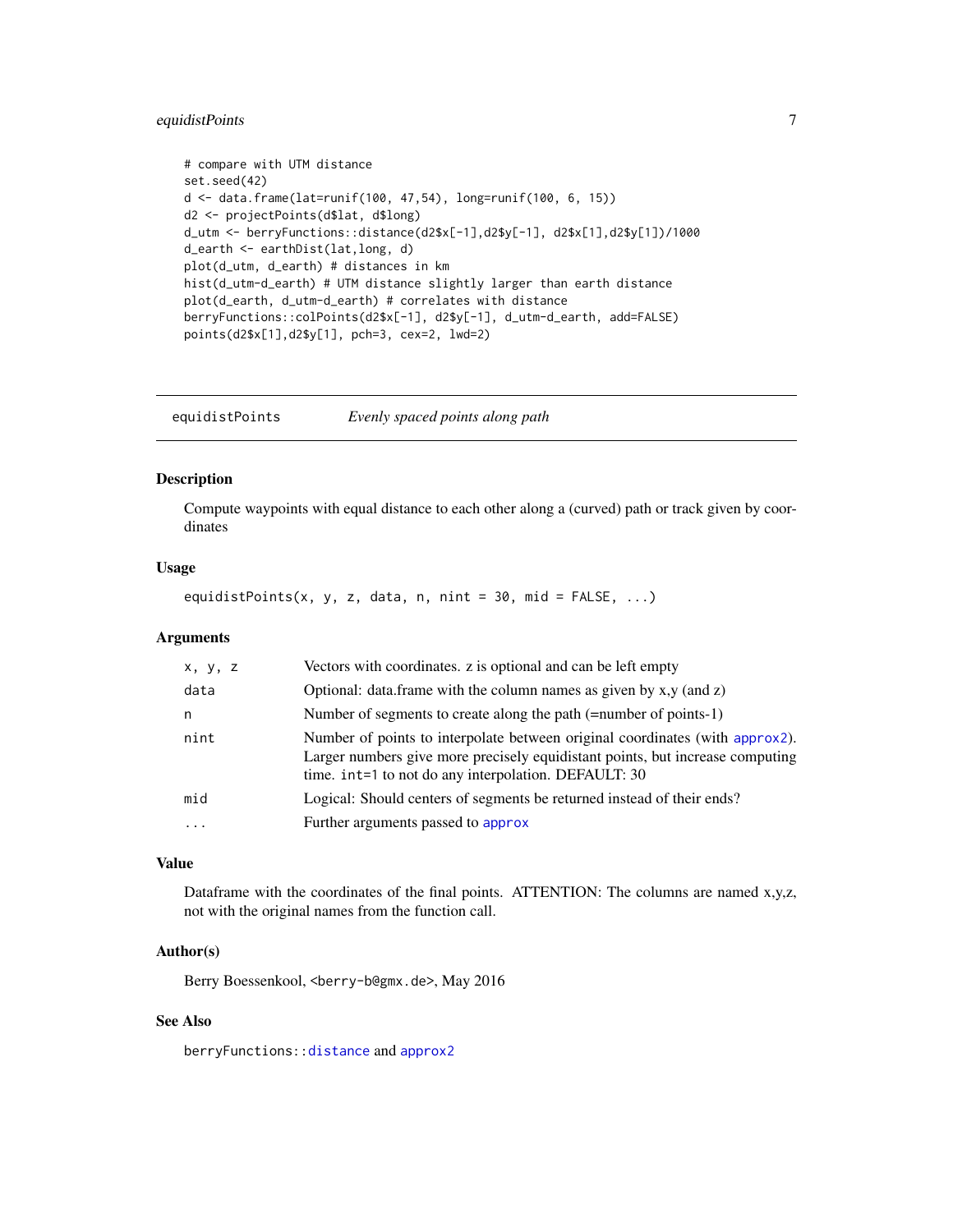#### <span id="page-7-0"></span>Examples

```
library(berryFunctions) # distance, colPoints etc
x <- c(2.7, 5, 7.8, 10.8, 13.7, 15.8, 17.4, 17.7, 16.2, 15.8, 15.1, 13.1, 9.3, 4.8, 6.8, 12.2)
y <- c(2.3, 2.1, 2.6, 3.3, 3.7, 4.7, 7.6, 11.7, 12.4, 12.3, 12.3, 12.3, 12, 12.1, 17.5, 19.6)
eP <- equidistPoints(x,y, n=10) ; eP
plot(x,y, type="o", pch=4)
points(equidistPoints(x,y, n=10), col=4, pch=16)
points(equidistPoints(x,y, n=10, nint=1), col=2) # from original point set
round(distance(eP$x, eP$y), 2) # the 2.69 instead of 4.50 is in the sharp curve
# These points are quidistant along the original track
plot(x,y, type="o", pch=16, col=2)
round(sort(distance(x,y)), 2)
xn <- equidistPoints(x,y, n=10)$x
yn <- equidistPoints(x,y, n=10)$y
lines(xn,yn, type="o", pch=16)
round(sort(distance(xn,yn)), 2)
for(i in 1:8)
{
xn <- equidistPoints(xn,yn, n=10)$x
yn <- equidistPoints(xn,yn, n=10)$y
lines(xn,yn, type="o", pch=16)
print(round(sort(distance(xn,yn)), 2))
} # We may recursively get closer to equidistant along track _and_ air,
# but never actually reach it.
# Real dataset:
data(biketrack)
colPoints(lon, lat, ele, data=biketrack, add=FALSE, asp=1, pch=4, lines=TRUE)
points(equidistPoints(lon, lat, data=biketrack, n=25), pch=3, lwd=3, col=2)
bt2 <- equidistPoints(lon, lat, ele, data=biketrack, n=25)
bt2$dist <- distance(bt2$x, bt2$y)*1000
colPoints(x, y, z, data=bt2, legend=FALSE)
# in curves, crow-distance is shorter sometimes
plot(lat~lon, data=biketrack, asp=1, type="l")
colPoints(x, y, dist, data=bt2, Range=c(2.5,4), add=TRUE, asp=1, pch=3, lwd=5)
lines(lat~lon, data=biketrack)
```
<span id="page-7-1"></span>pointsMap *Get map for lat-long points*

#### Description

Download and plot map with the extend of a dataset with lat-long coordinates

#### Usage

```
pointsMap(lat, long, data, ext = 0.07, fx = 0.05, fy = fx, type = "osm",
```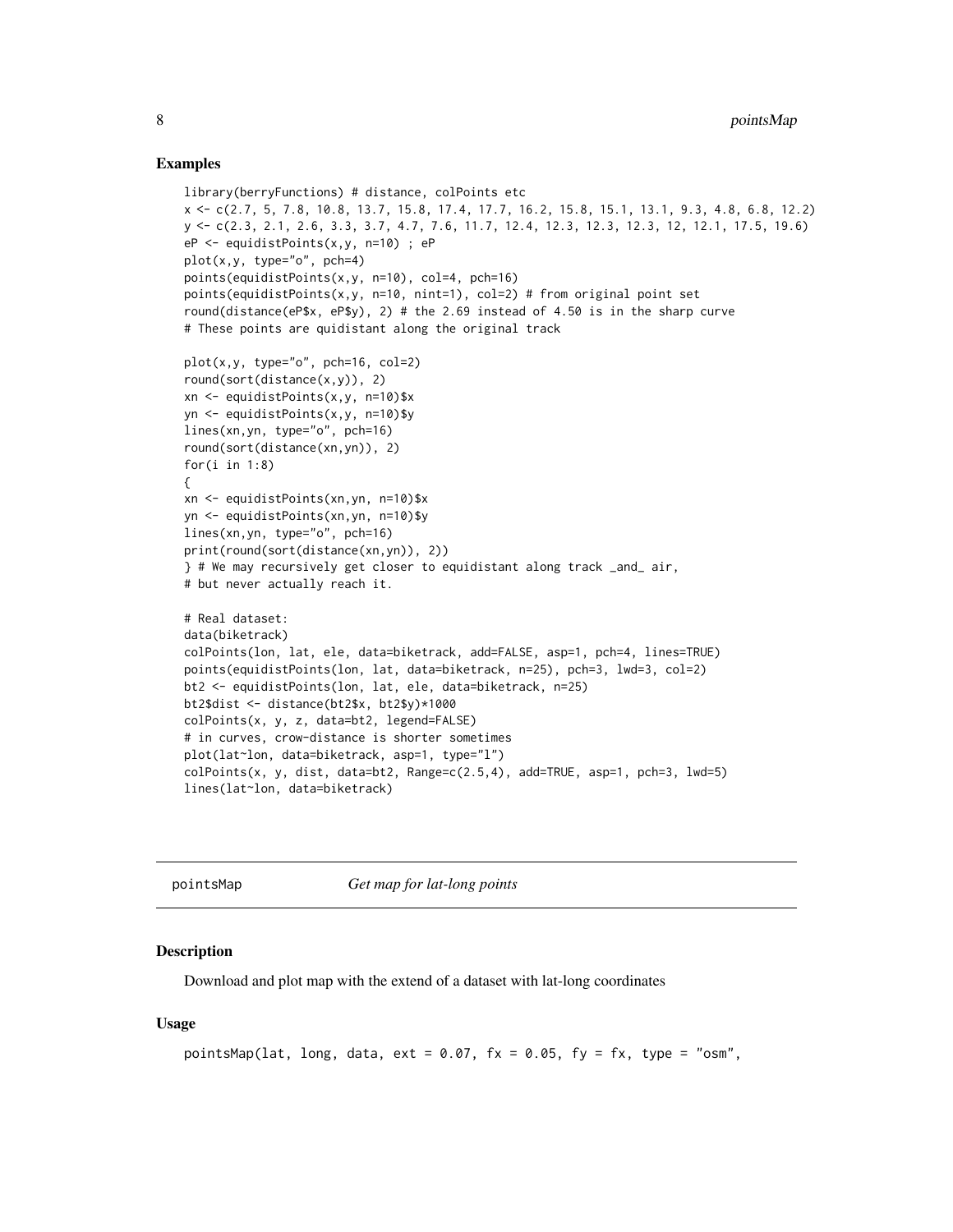## <span id="page-8-0"></span>pointsMap 9

```
zoom = NULL, minNumTiles = 9L, mergeTiles = TRUE, map = NULL,
utm = FALSE, proj = putm(long = long), plot = TRUE, add = FALSE,
scale = TRUE, quiet = FALSE, pch = 3, col = "red", cex = 1,
pargs = NULL, ...
```
## Arguments

| lat, long                     | Latitude (North/South) and longitude (East/West) coordinates in decimal de-<br>grees                                 |
|-------------------------------|----------------------------------------------------------------------------------------------------------------------|
| data                          | Optional: data.frame with the columns lat and long                                                                   |
| ext                           | Extension added in each direction if a single coordinate is given. DEFAULT:<br>0.07                                  |
| fx, fy                        | Extend factors (additional map space around actual points) passed to custom<br>version of extendrange. DEFAULT: 0.05 |
| type                          | Tile server in openmap                                                                                               |
| zoom, minNumTiles, mergeTiles |                                                                                                                      |
|                               | Arguments passed to open map                                                                                         |
| map                           | Optional map object. If given, it is not downloaded again. Useful to project<br>maps in a second step. DEFAULT: NULL |
| utm                           | Logical: Convert map to UTM (or other proj)? Consumes some extra time.<br><b>DEFAULT: FALSE</b>                      |
| proj                          | proj4 character string or CRS object to project to. Only used if utm=TRUE.<br>DEFAULT: putm(long=long)               |
| plot                          | Logical: Should map be plotted and points added? DEFAULT: TRUE                                                       |
| add                           | Logical: add points to existing map? DEFAULT: FALSE                                                                  |
| scale                         | Logical: should scaleBar be added? DEFAULT: TRUE                                                                     |
| quiet                         | Logical: suppress progress messages? DEFAULT: FALSE                                                                  |
| pch, col, cex                 | Arguments passed to points. DEFAULT: 3, "red", 1                                                                     |
| pargs                         | List of arguments passed to points like lwd, type, cex                                                               |
| .                             | Further arguments passed to scaleBar like abslen, ndiv,                                                              |

## Value

Map returned by [openmap](#page-0-0)

#### Author(s)

Berry Boessenkool, <berry-b@gmx.de>, Jun 2016

## See Also

[projectPoints](#page-10-1), OpenStreetMap:[:openmap](#page-0-0)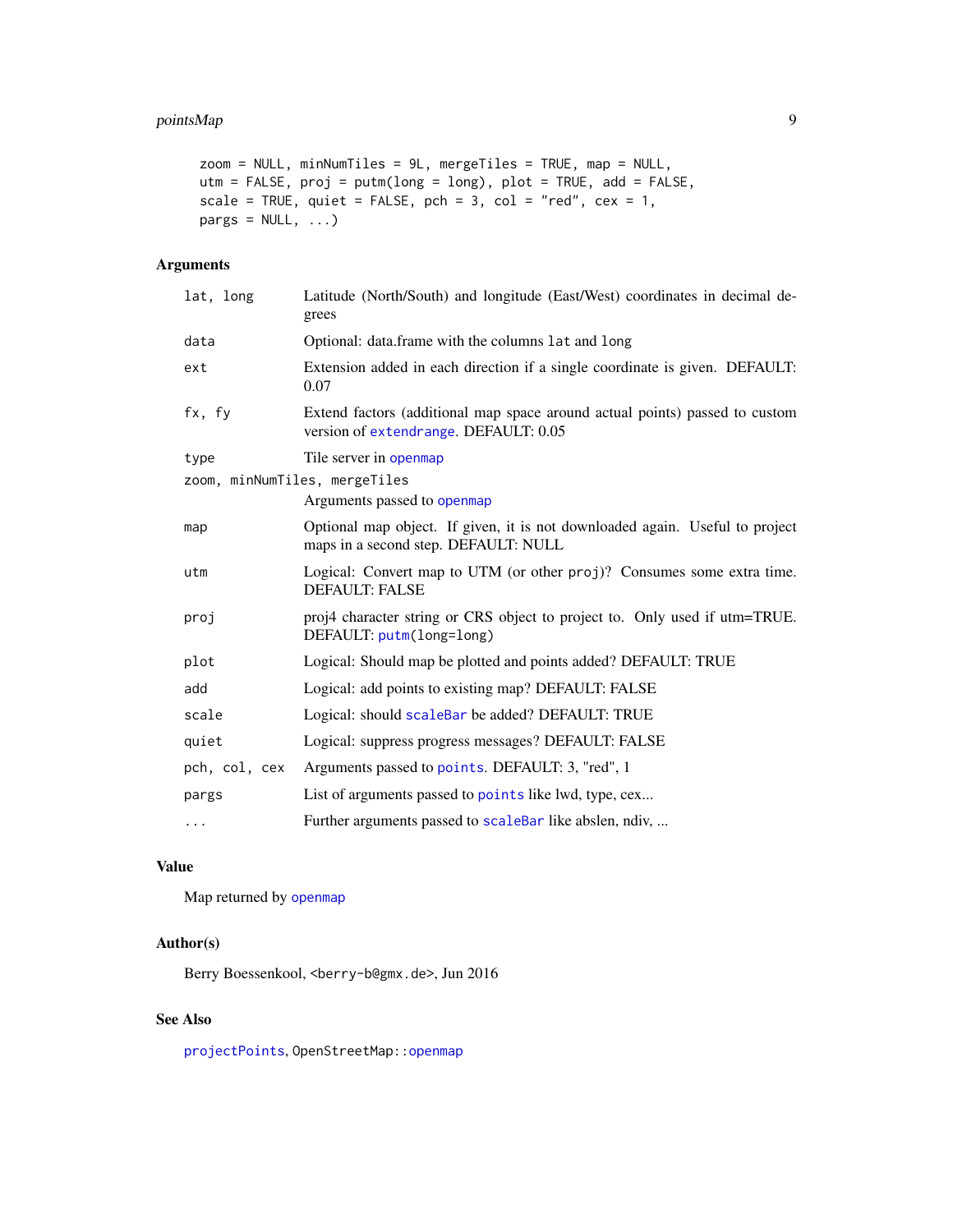#### Examples

```
if(interactive()){
d <- read.table(sep=",", header=TRUE, text=
"lat, long # could e.g. be copied from googleMaps, rightclick on What's here?
43.221028, -123.382998
43.215348, -123.353804
43.227785, -123.368694
43.232649, -123.355895")
map <- pointsMap(lat, long, data=d)
map_utm <- pointsMap(lat, long, d, map=map, utm=TRUE)
axis(1); axis(2) # now in meters
projectPoints(d$lat, d$long)
scaleBar(map_utm, x=0.2, y=0.8, unit="mi", type="line", col="red", length=0.25)
pointsMap(lat, long, d[1:2,], map=map_utm, add=TRUE, col="red", pch=3, pargs=list(lwd=3))
d <- data.frame(long=c(12.95, 12.98, 13.22, 13.11), lat=c(52.40,52.52, 52.36, 52.45))
map <- pointsMap(lat,long,d, type="bing") # aerial map
}
```
#### proj *CRS of various PROJ.4 projections*

#### <span id="page-9-1"></span>Description

coordinate reference system (CRS) Object for several proj4 character strings. posm and pll are taken directly from OpenStreetMap:: osm and [longlat](#page-0-0).

#### Usage

```
putm(long, zone = mean(long, na.rm = TRUE)%/%6 + 31)
```
posm()

pll()

| long | Vector of decimal longitude coordinates (East/West values). Not needed of zone<br>is given.                                                                    |
|------|----------------------------------------------------------------------------------------------------------------------------------------------------------------|
| zone | UTM (Universal Transverse Mercator) zone, see e.g. https://upload.wikimedia.<br>org/wikipedia/commons/e/ed/Utm-zones.jpg. DEFAULT: UTM zone at<br>mean of long |

<span id="page-9-0"></span>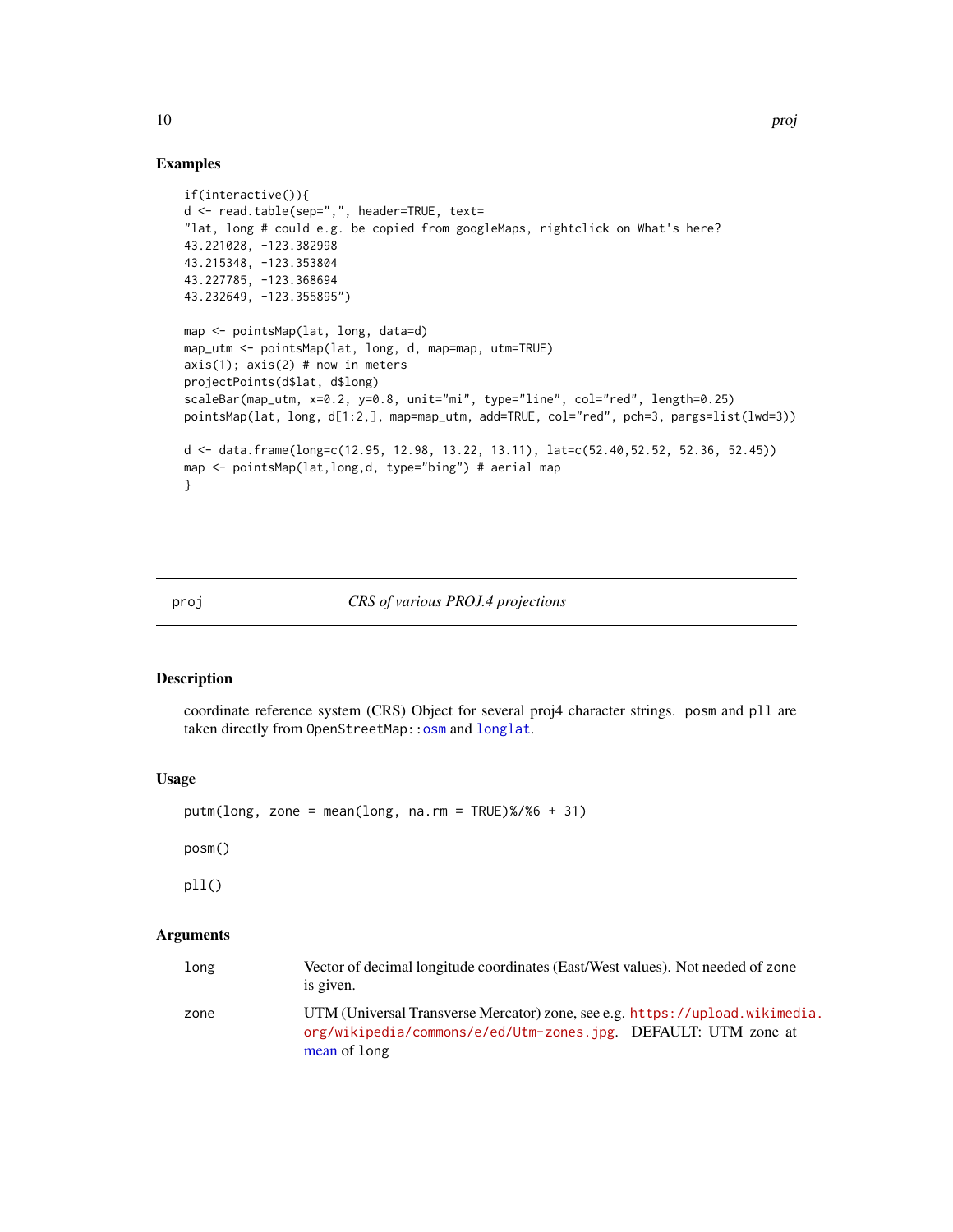## <span id="page-10-0"></span>projectPoints 11

## Value

sp:[:CRS](#page-0-0) objects for one of:

- UTM projection with given zone
- Open street map (and google) mercator projection
- Latitude Longitude projection

## Author(s)

Berry Boessenkool, <berry-b@gmx.de>, Aug 2016

## See Also

[projectPoints](#page-10-1), [degree](#page-3-1)

## Examples

```
posm()
str(posm())
posm()@projargs
pll()
putm(5:14) # Germany
putm(zone=33) # Berlin
```
<span id="page-10-1"></span>projectPoints *Project lat-lon points*

## Description

Project long lat points to e.g. UTM projection. Basics copied from OpenStreetMap:[:projectMercator](#page-0-0)

#### Usage

```
projectPoints(lat, long, data, from = pll(), to = putm(long = long),
  spout = FALSE, dfout = TRUE, drop = FALSE, quiet = FALSE)
```

| lat, long | Latitude (North/South) and longitude (East/West) coordinates in decimal de-<br>grees                                                                                       |
|-----------|----------------------------------------------------------------------------------------------------------------------------------------------------------------------------|
| data      | Optional: data.frame with the columns lat and long                                                                                                                         |
| from      | Original Projection CRS (do not change for lationg-coordinates). DEFAULT:<br>$p11() = sp::CRS("+proj=longlat + datum=WGS84")$                                              |
| to        | target projection CRS (Coordinate Reference System) Object. Other projec-<br>tions can be specified as sp::CRS("your_proj4_character_string"). DEFAULT:<br>putm(long=long) |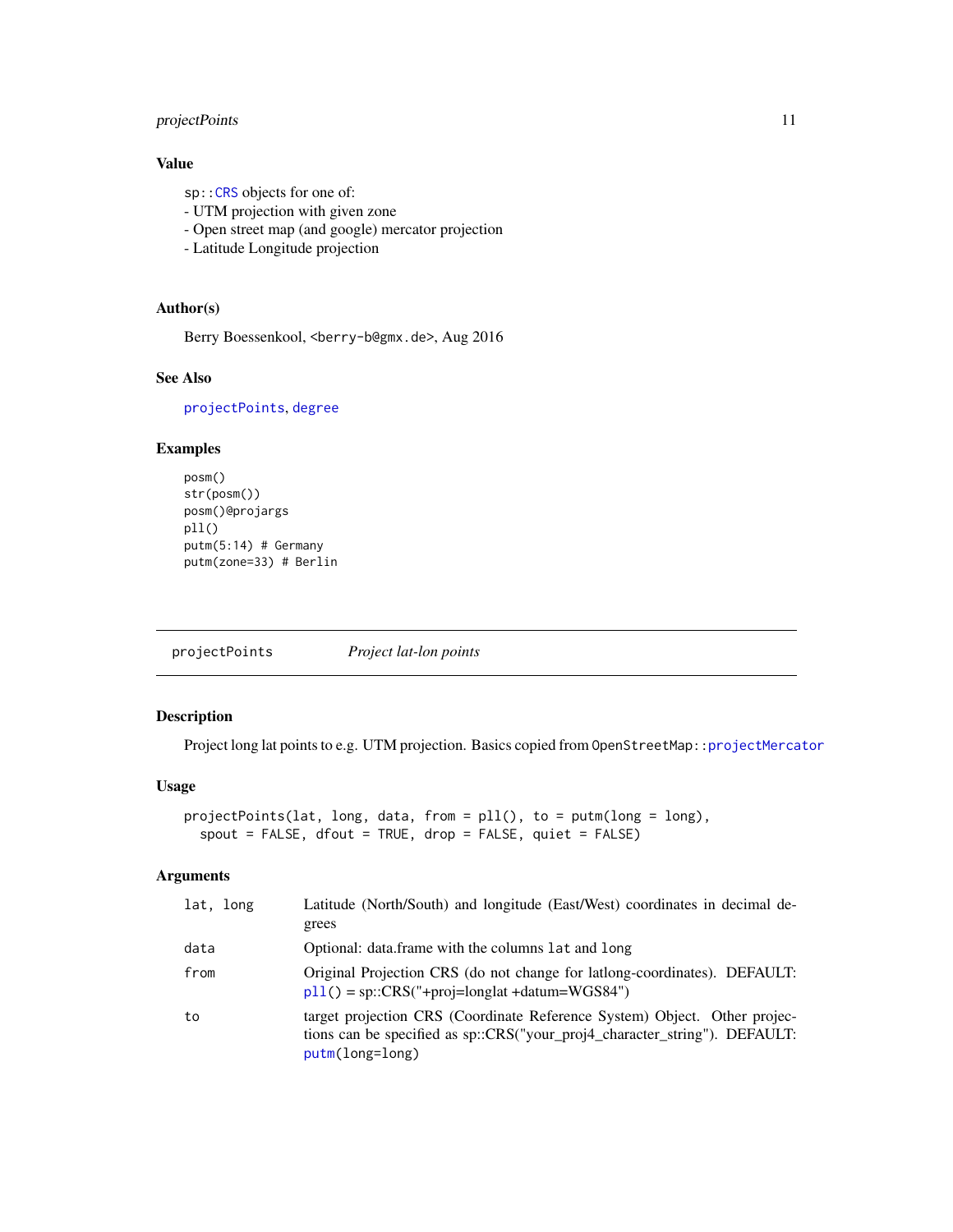<span id="page-11-0"></span>

| spout | Return the original spTransform output instead of coordinates only? DEFAULT:<br><b>FALSE</b> |
|-------|----------------------------------------------------------------------------------------------|
| dfout | Convert output to data.frame to allow easier indexing? DEFAULT: TRUE                         |
| drop  | Drop to lowest dimension? DEFAULT: FALSE (unlike projectMercator)                            |
| quiet | Suppress warning about NA coordinates? DEFAULT: FALSE                                        |

#### Value

data.frame (or matrix, if dfout=FALSE) with points in new projection

## Author(s)

Berry Boessenkool, <berry-b@gmx.de>, Jun 2016

## See Also

[scaleBar](#page-13-1), OpenStreetMap:[:projectMercator](#page-0-0), <http://gis.stackexchange.com/a/74723>, [htt](http://spatialreference.org)p: [//spatialreference.org](http://spatialreference.org) on proj4strings

```
library("OpenStreetMap")
lat <- runif(100, 6, 12)
lon <- runif(100, 48, 58)
plot(lat,lon)
plot(projectMercator(lat,lon), main="Mercator")
plot(projectPoints(lat,lon), main="UTM32")
stopifnot(all( projectPoints(lat,lon, to=posm()) == projectMercator(lat,lon) ))
projectPoints(c(52.4,NA), c(13.6,12.9))
projectPoints(c(52.4,NA), c(13.6,12.9), quiet=TRUE)
projectPoints(c(52.4,52.3,NA), c(13.6,12.9,13.1))
projectPoints(c(52.4,52.3,NA), c(13.6,NA ,13.1))
projectPoints(c(52.4,52.3,NA), c(NA ,12.9,13.1))
# Reference system ETRS89 with GRS80-Ellipsoid (common in Germany)
set.seed(42)
d <- data.frame(N=runif(50,5734000,6115000), E=runif(50, 33189000,33458000))
d$VALUES <- berryFunctions::rescale(d$N, 20,40) + rnorm(50, sd=5)
head(d)
c1 <- projectPoints(lat=d$N, long=d$E-33e6, to=pll(),
          from=sp::CRS("+proj=utm +zone=33 +ellps=GRS80 +units=m +no_defs") )
c2 <- projectPoints(y, x, data=c1, to=posm() )
head(c1)
head(c2)
map <- pointsMap(y,x, c1, plot=FALSE)
pdf("ETRS89.pdf")
par(mar=c(0,0,0,0))
plot(map)
```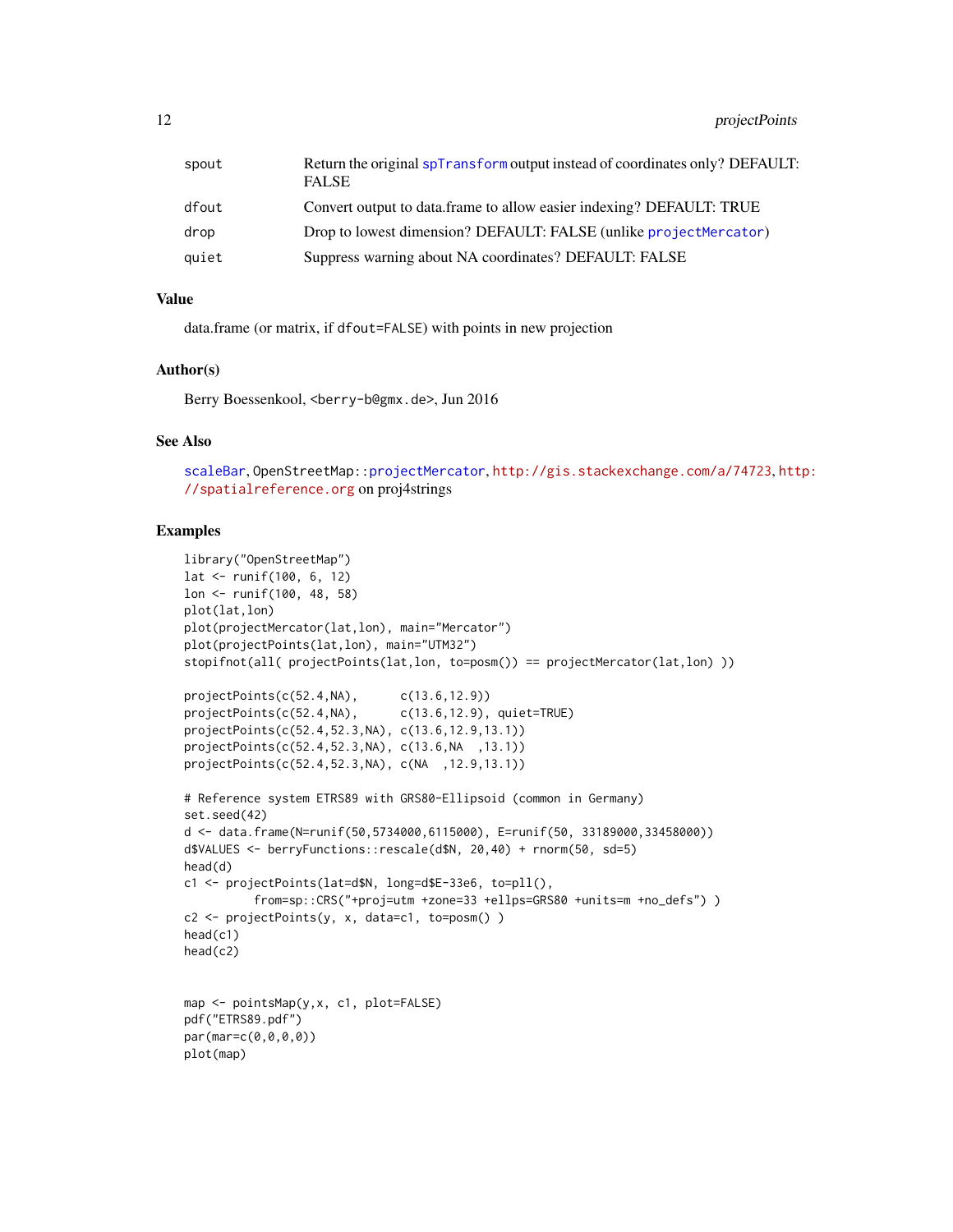## <span id="page-12-0"></span>randomPoints 13

```
rect(par("usr")[1], par("usr")[3], par("usr")[2], par("usr")[4],
     col=berryFunctions::addAlpha("white", 0.7))
scaleBar(map, y=0.2, abslen=100)
points(c2)
berryFunctions::colPoints(c2$x, c2$y, d$VALUE )
dev.off()
system2("open", "ETRS89.pdf")
#unlink("ETRS89.pdf")
```
randomPoints *Distanced random points*

#### Description

Arranges points in square randomly, but with certain minimal distance to each other

#### Usage

randomPoints(xmin, xmax, ymin, ymax, number, mindist, plot = TRUE, ...)

#### Arguments

| xmin    | Minimum x coordinate                                       |
|---------|------------------------------------------------------------|
| xmax    | Upper limit x values                                       |
| ymin    | Ditto for y                                                |
| ymax    | And yet again: Ditto.                                      |
| number  | How many points should be randomly + uniformly distributed |
| mindist | Minimum DIstance each point should have to others          |
| plot    | Plot the result? DEFAULT: TRUE                             |
|         | Further arguments passed to plot                           |

#### Value

data.frame with x and y coordinates.

## Author(s)

Berry Boessenkool, <berry-b@gmx.de>, 2011/2012

## See Also

[distance](#page-0-0), the package RandomFields ( <https://cran.r-project.org/package=RandomFields>)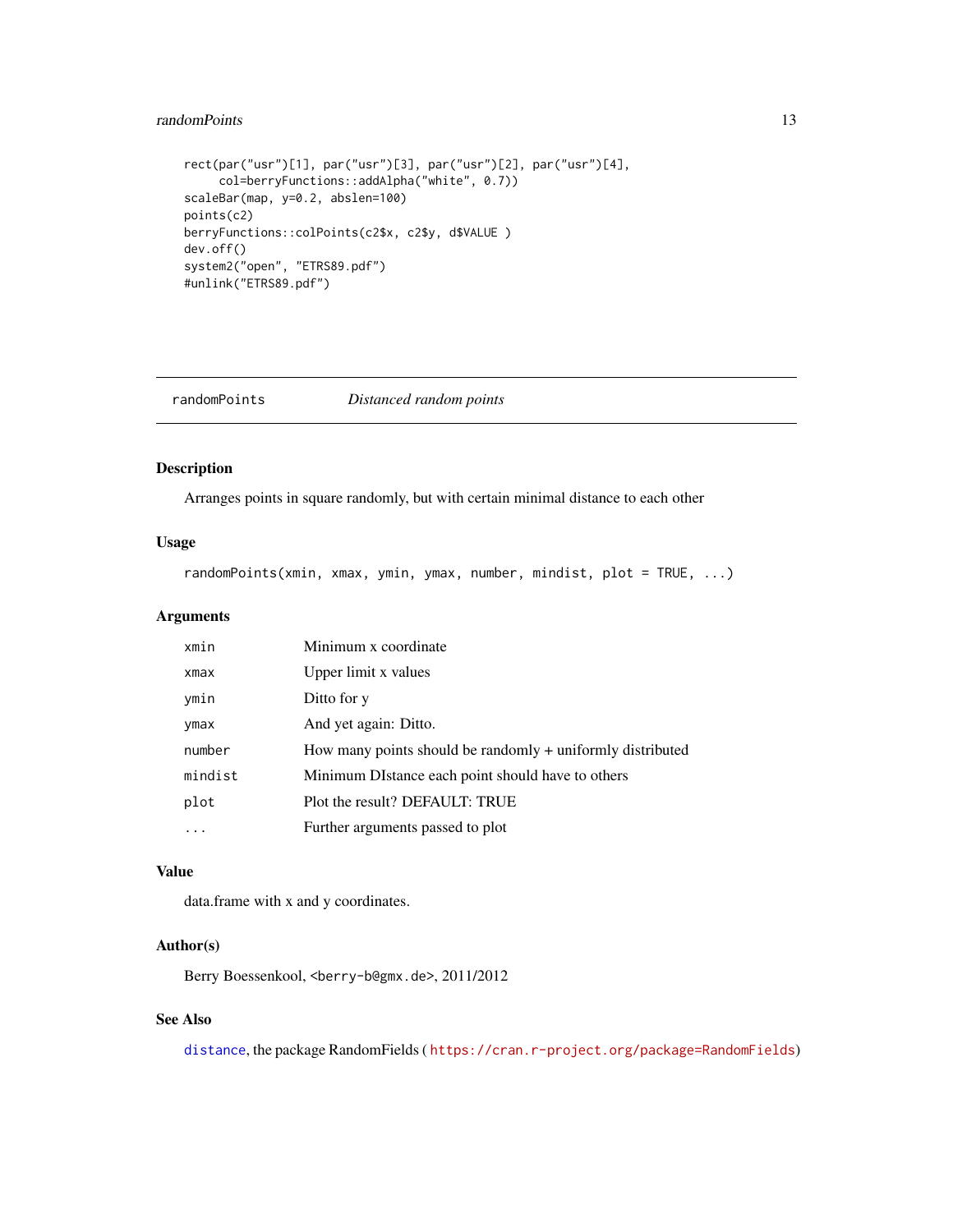### Examples

```
P <- randomPoints(xmin=200,xmax=700, ymin=300,ymax=680, number=60,mindist=10, asp=1)
rect(xleft=200, ybottom=300, xright=700, ytop=680, col=NA, border=1)
format( round(P,4), trim=FALSE)
for(i in 1:10)
{
rp <- randomPoints(xmin=0,xmax=20, ymin=0,ymax=20, number=20, mindist=3, plot=FALSE)
plot(rp, las=1, asp=1, pch=16)
abline(h=0:30*2, v=0:30*2, col=8); box()
for(i in 1:nrow(rp))
   berryFunctions::circle(rp$x[i],rp$y[i], r=3, col=rgb(1,0,0,alpha=0.2), border=NA)
}
```
scaleBar *scalebar for OSM plots*

## Description

Add a scalebar to default or (UTM)-projected OpenStreetMap plots

#### Usage

```
scaleBar(map, x = 0.1, y = 0.9, length = 0.4, abslen = NA,
 unit = c("km", "m", "mi", "ft", "yd"), label = unit, type = <math>c("bar",</math>"line"), ndiv = NA, field = "rect", fill = NA, adj = c(0.5, 1.5),
 cex = par("cex"), col = c("black", "white"), targs = NULL, lwd = 7,
  lend = 1, bg = "transport", mar = c(2, 0.7, 0.2, 3), ...
```

| map    | Map object with map\$tiles[[1]]\$projection to get the projection from.                                                                                                |
|--------|------------------------------------------------------------------------------------------------------------------------------------------------------------------------|
| x, y   | Relative position of left end of scalebar. DEFAULT: 0.1, 0.9                                                                                                           |
| length | Approximate relative length of bar. DEFAULT: 0.4                                                                                                                       |
| abslen | Absolute length in units. DEFAULT: NA (computed internally from length)                                                                                                |
| unit   | Unit for computation and label. Possible are kilometer and meter as well as<br>miles, feet and yards. Note that the returned absolute length is in m. DEFAULT:<br>"km" |
| label  | Unit label in plot. DEFAULT: unit                                                                                                                                      |
| type   | Scalebar type: simple 'line' or classical black & white 'bar'. DEFAULT:<br>"bar"                                                                                       |

<span id="page-13-0"></span>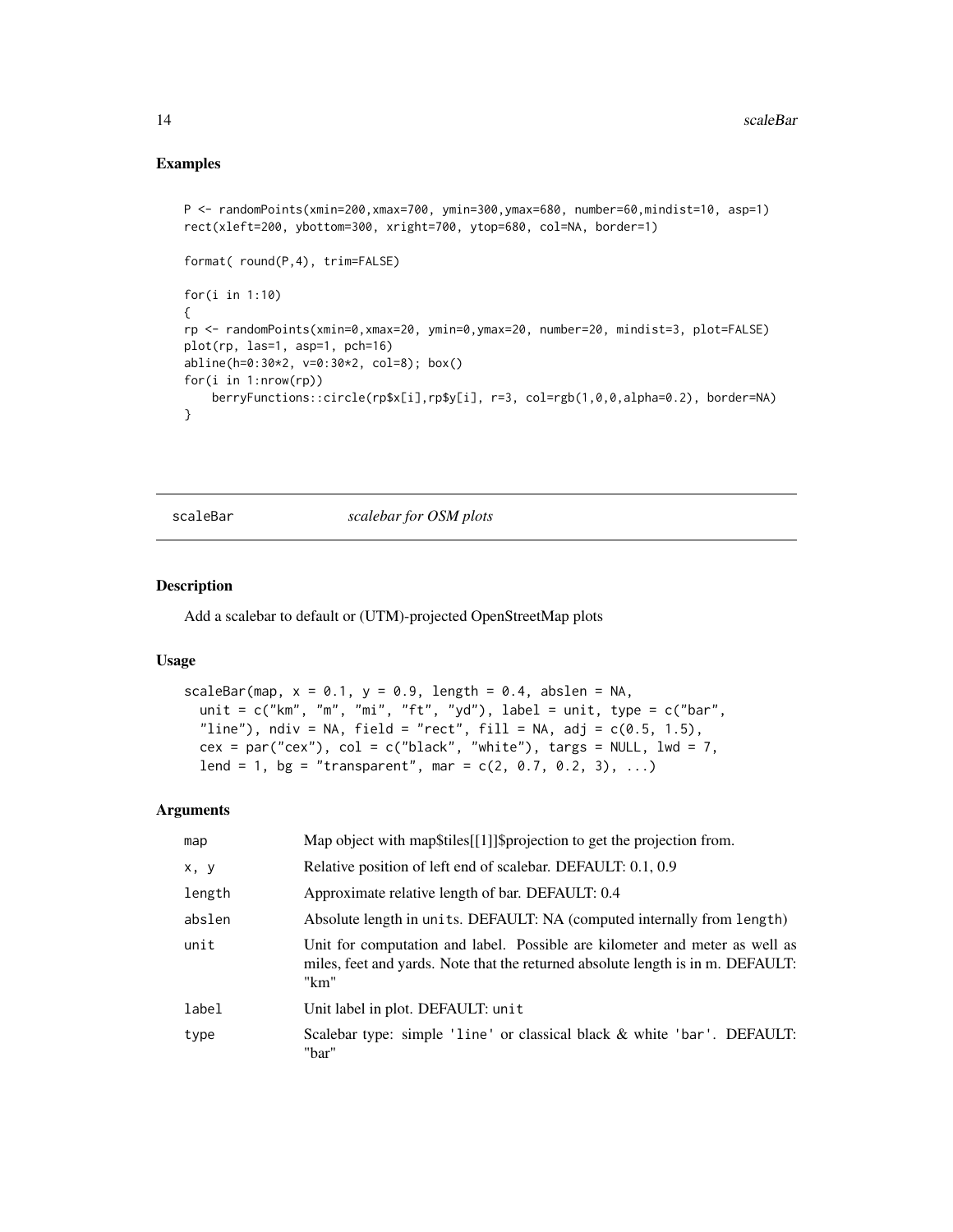#### <span id="page-14-0"></span>scaleBar 15

| ndiv                  | Number of divisions if type="bar". DEFAULT: NA (computed internally) In-<br>ternal selection of ndiv is based on divisibility of abslen (modulo) with 1:6. For<br>ties, preferation order is 5>4>3>2>6>1. For maps with abslen=4000, this means<br>5 will be chosen, even though 4 is more appealing. if abslen is also missing (or<br>in a certain set), a better default is chosen. |
|-----------------------|---------------------------------------------------------------------------------------------------------------------------------------------------------------------------------------------------------------------------------------------------------------------------------------------------------------------------------------------------------------------------------------|
| field, fill, adj, cex | Arguments passed to textField                                                                                                                                                                                                                                                                                                                                                         |
| col                   | Vector of (possibly alternating) colors passed to segments or rect. DEFAULT:<br>c("black","white")                                                                                                                                                                                                                                                                                    |
| targs                 | List of further arguments passed to text Field like font, col (to differ from bar<br>color), etc. DEFAULT: NULL                                                                                                                                                                                                                                                                       |
| lwd, lend             | Line width and end style passed to segments. DEFAULT: 5,1, which works<br>well in pdf graphics.                                                                                                                                                                                                                                                                                       |
| bg                    | Background color, e.g. addAlpha(White). DEFAULT: "transparent" to sup-<br>press background.                                                                                                                                                                                                                                                                                           |
| mar                   | Background margins approximately in letter width/height. DEFAULT: c(2,0.7,0.2,3)                                                                                                                                                                                                                                                                                                      |
| $\ddotsc$             | Further arguments passed to segments like lty. (Color for segments is the first<br>value of col). Passed to rect if type="bar", like lwd.                                                                                                                                                                                                                                             |

#### Details

This uses a hack to get the right distance in the default mercator projected maps. There, the axes are not in meters, but rather ca 0.7m units (for NW Germany area maps with 20km across). Accordingly, other packages plot wrong bars:

SDMTools::Scalebar(x=1442638,y=6893871,distance=10000)

raster::scalebar(d=5000, xy=c(1442638,6893871))

mapmisc::scaleBar(map\$tiles[[1]]\$projection, seg.len=10, pos="center", bg="transparent") I suppose this function works for other projections as well, but haven't tried yet. You might need to specify abslen manually with other projections where the axes do not resemble meters at all.

#### Value

invisible: coordinates of scalebar and label

#### Author(s)

Berry Boessenkool, <berry-b@gmx.de>, Jun 2016

#### See Also

[pointsMap](#page-7-1), [projectPoints](#page-10-1)

```
if(interactive()){
d <- data.frame(long=c(12.95, 12.98, 13.22, 13.11), lat=c(52.40,52.52, 52.36, 52.45))
map <- pointsMap(lat,long,d, scale=FALSE, zoom=9)
coord <- scaleBar(map) ; coord
```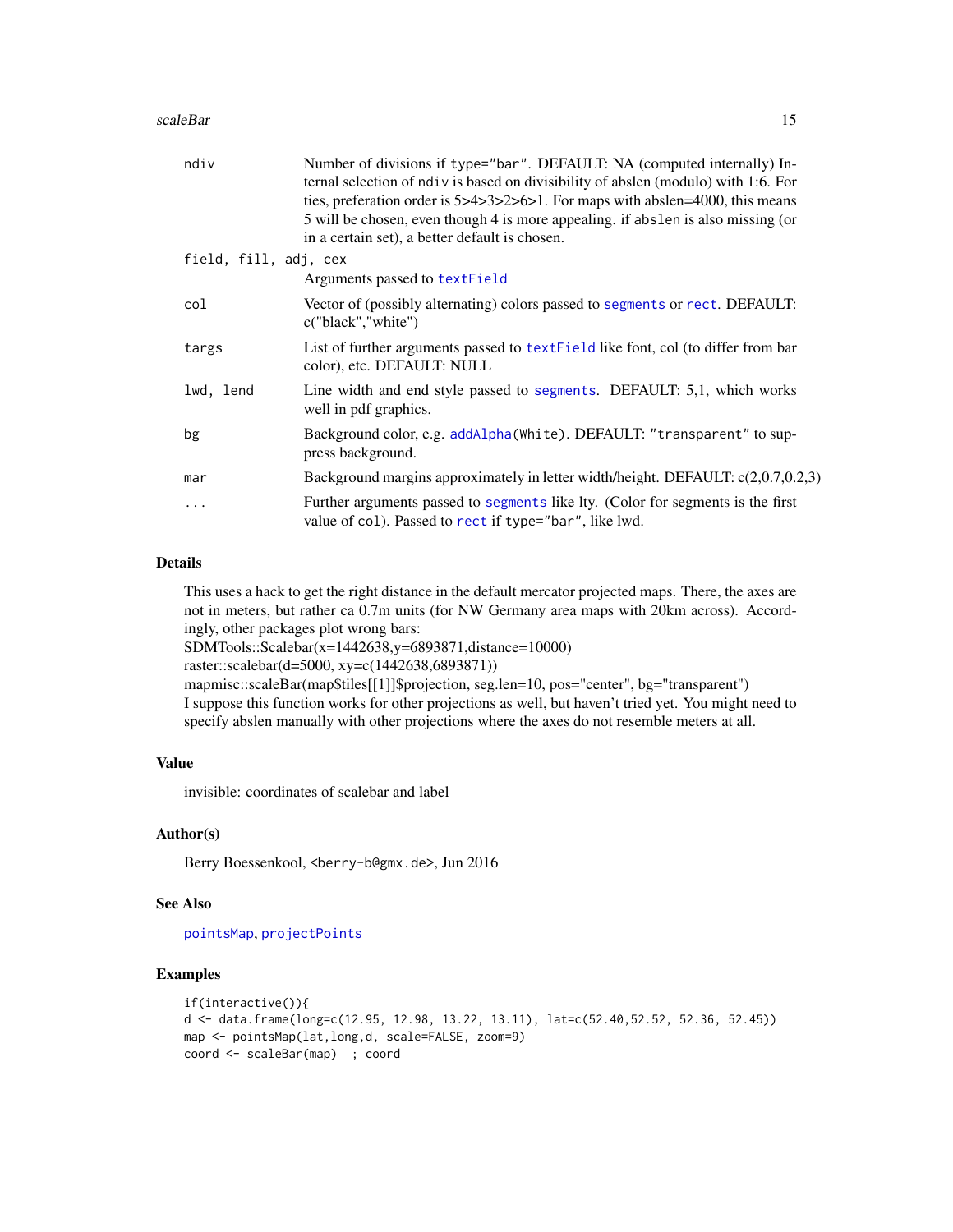```
scaleBar(map, bg=berryFunctions::addAlpha("white", 0.7))
scaleBar(map, 0.3, 0.05, unit="m", length=0.45, type="line")
scaleBar(map, 0.3, 0.5, unit="km", abslen=5, col=4:5, lwd=3)
scaleBar(map, 0.3, 0.8, unit="mi", col="red", targ=list(col="blue", font=2), type="line")
# I don't like subdivisions, but if you wanted them, you could use:
scaleBar(map, 0.12, 0.28, abslen=10, adj=c(0.5, -1.5) )
scaleBar(map, 0.12, 0.28, abslen=4, adj=c(0.5, -1.5), targs=list(col="transparent"), label="" )
}
## Not run: ## Too much downloading time, too error-prone
# Tests around the world
par(mfrow=c(1,2), mar=rep(1,4))long <- runif(2, -180, 180) ; lat <- runif(2, -90, 90)
map <- pointsMap(lat, long)
map2 <- pointsMap(lat, long, map=map, utm=TRUE)
## End(Not run)
```
triangleArea *Area of a triangle*

#### Description

calculate Area of a planar triangle

#### Usage

triangleArea(x, y, digits =  $3$ )

#### **Arguments**

| $\mathsf{x}$ | Vector with 3 values (x coordinates of triangle corners) |
|--------------|----------------------------------------------------------|
| <b>V</b>     | Ditto for y.                                             |
| digits       | Number of digits the result is rounded to. DEFAULT: 3)   |

#### Value

Numeric

## Author(s)

Berry Boessenkool, <berry-b@gmx.de>, 2011

#### See Also

berryFunctions:[:distance](#page-0-0)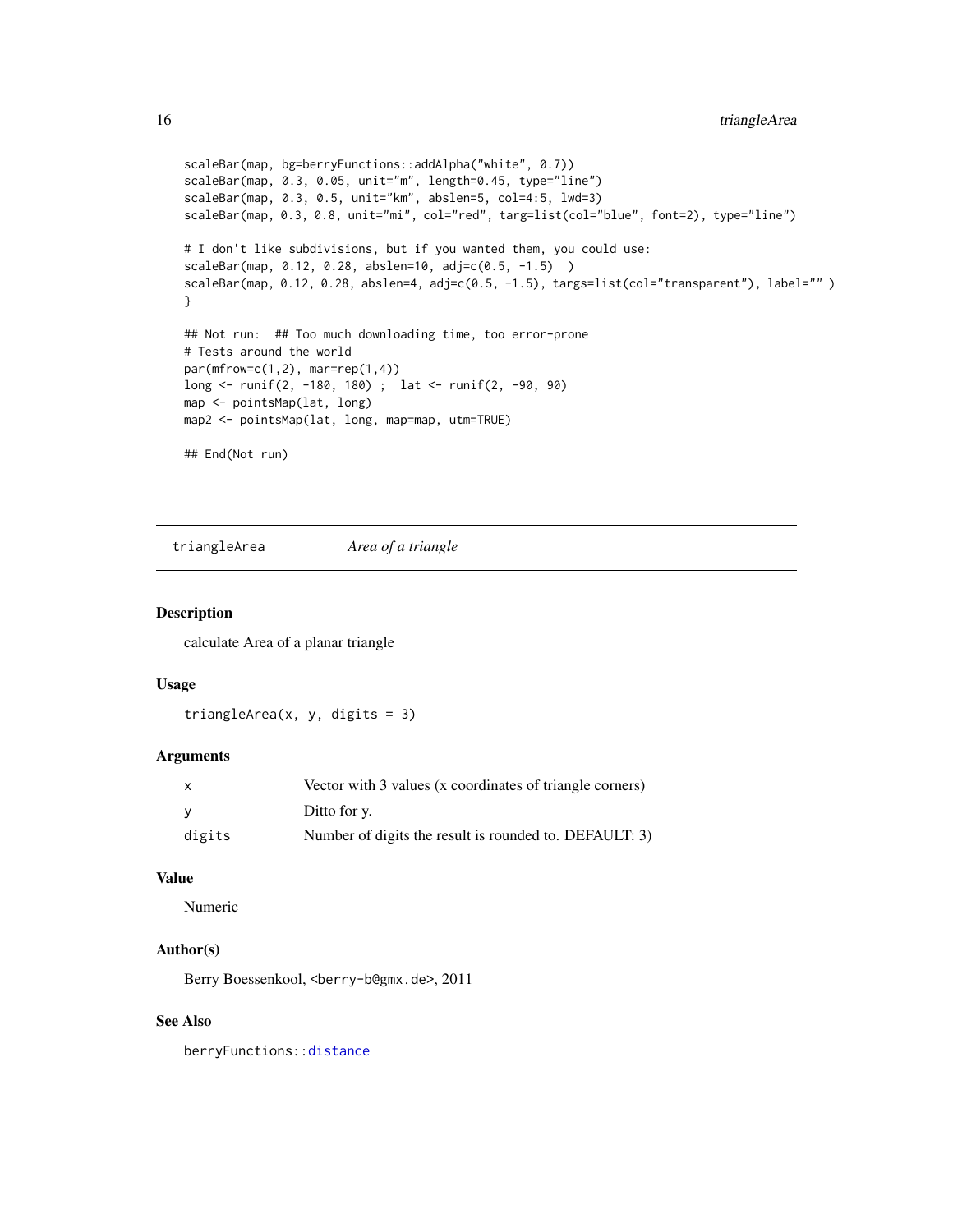## triangleArea 17

## Examples

```
a <- c(1,5.387965,9); b <- c(1,1,5)
plot(a[c(1:3,1)], b[c(1:3,1)], type="l", asp=1)#; grid()
```
triangleArea(a,b) #triangleArea(a,b[1:2])